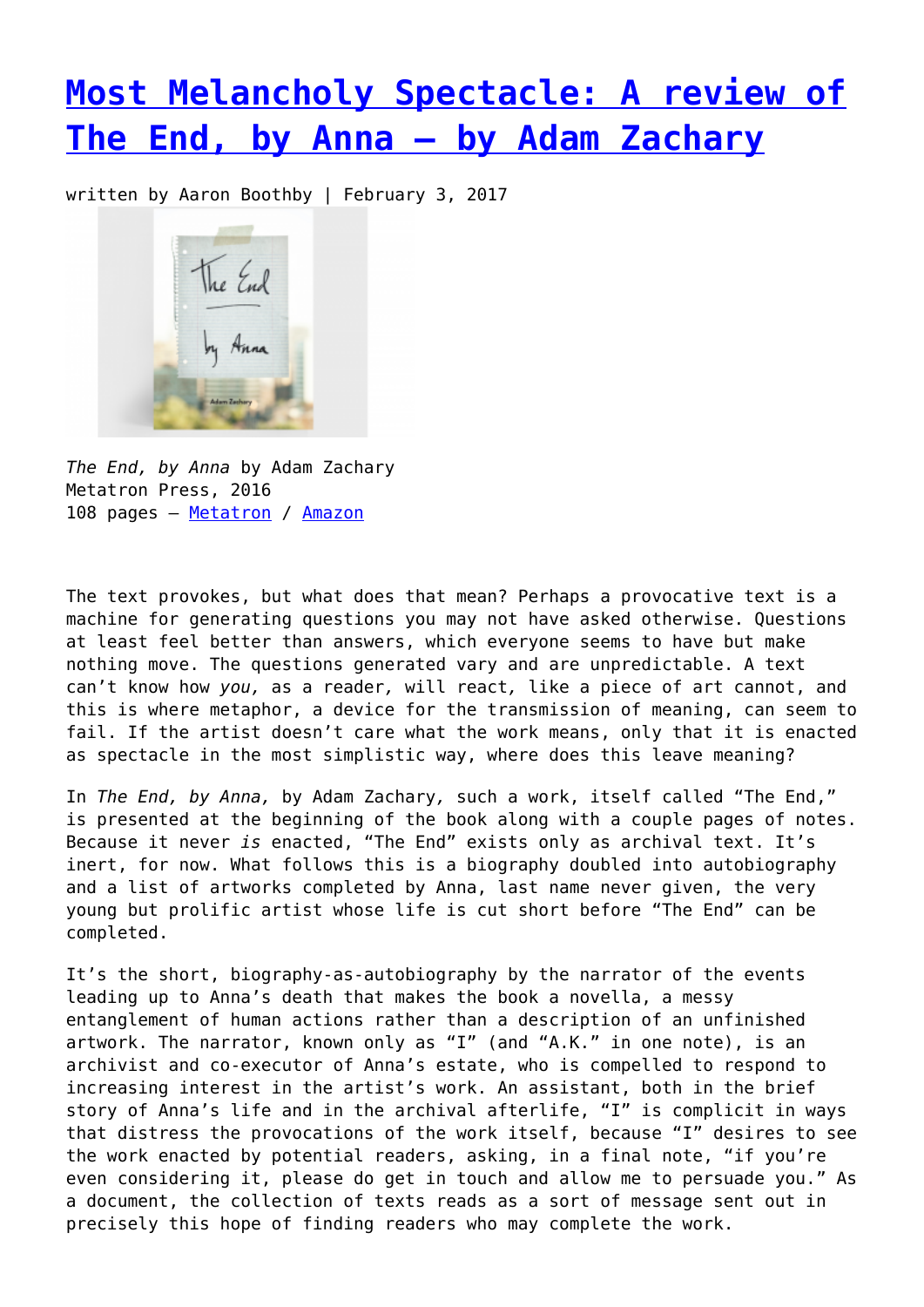What is "The End?" A proposal for a piece of live-streamed performance art that is not quite suicide (though the artist will die), where the Anna (or any artist choosing to make the work) is flown to a remote location, confines herself to an area limited by the frame of a video camera, waits to expire and decompose. The act rests on an absolute lack of conflict, a possibility of making the horror of death moving by controlling spectacle, and confounds most notions of suicide; Anna isn't compelled to death by anything other than the demands of the piece of art she has imagined. As the narrator says, "I saw no real evidence of depression, anxiety, or personality disorders." Anna is not sick; Anna is perfectly healthy, able and beautiful. That path of rationalization for the work is closed. It's outside the bounds of any contemporary debate on suicide.

"The End" rests on a definition of enacted spectacle as superior to metaphor supplied by Anna, when she encounters a formalist poet in a writing workshop who suggests writing a poem is "like building a house." Instead, Anna argues, "A poem should burn a house down." With the narrator's participation she burns down an abandoned house and films it, calling this a poem and presenting it as such. Challenged by another student that this is too *unlike* a poem to be one, she looks up, rejects, and then alters the Wikipedia entry for "Poem." The last line of her inserted definition is: "we need a word for the purest form of art, and we may as well use poetry." After this episode, the narrator says, she decides "to abandon the label of poetry…begin to simply *do* things." It's the last time she attempts to define her art.

For Anna, the work "wouldn't matter if not for its documentation. It's about the *spectacle*" and so her death becomes simply part of the equation: to create the spectacle, this one, requires a death, which is hers. The lack of conflict is total. Sentiment is present only in the form of Anna's boyfriend, Olivier, who reacts furiously against her decision and later is the cause of her accidental death, making the completion of "The End" impossible.

As for the narrator telling this story, whose own is inextricably bound up with Anna's, we're mostly left to wonder. They exist as reflection and contrast: Anna's mirroring shadow. What we know comes through in reactions to actions by Anna, things said by Anna, except for one section where the narrator recounts attending a performance by Marina Abramovic and having a conversation with her about "The End." We learn that the narrator is a sometimes lover of Anna and Olivier as a comment in passing; they never discuss it. That they are a trans woman is revealed by another character Jane, a trans woman who replaces the narrator in the lover/assistant position, when she includes the narrator in a statement about *us,* which makes the narrator uncomfortable. Anna is she, Olivier is he, Jane is she, but the narrator is only "I." These questions ultimately may be beside the point, because the primary identity of the narrator is absorbed into their dedication to Anna, their position of archivist. Anna seems to suck up the agency of all those around her.

It's left to Jane to be the political counterpoint to Anna, as Olivier is the sentimental and "I" is the shadow. Though she also loves and collaborates with Anna, she notes the lack of any social aspect to Anna's work, the obscenity of her plan to waste a perfectly healthy, able, body. "Jane," the